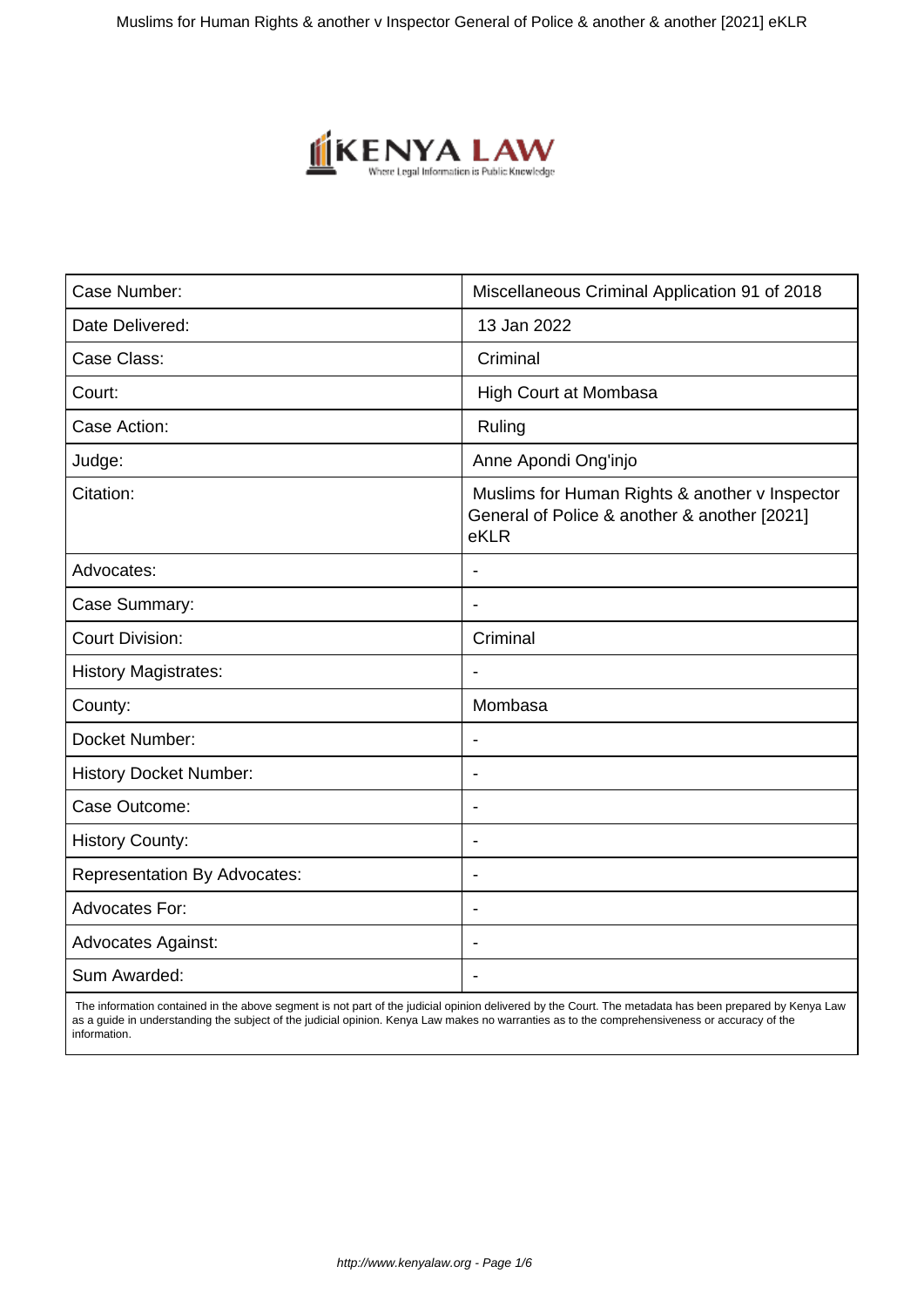## **REPUBLIC OF KENYA**

## **IN THE HIGH COURT OF KENYA**

## **AT MOMBASA**

### **MISC. CRIMINAL APPLICATION NO. 91 OF 2018**

# **-VERSUS-**

# **INSPECTOR GENERAL OF POLICE AND ANOTHER..................1ST RESPONDENT**

# **DIRECTOR OF PUBLIC PROSECUTIONS.................................................2ND RESPONDENT**

## **RULING**

#### **Application**

1. By an application dated  $5<sup>th</sup>$  July 2018, the Applicants sought pursuant to Articles 25 (d) and 51 (2) of the Constitution of Kenya, Section 389 of the Criminal Procedure Code and Rules 2 and 3 of C.P.C (Directions on the nature of *Habeas Corpus*) rules that:

1) The court do issue directions of the nature of *Habeas Corpus* directed at the Respondents witness by themselves or their agents or their representatives to have the person and the body of Mohammed Avukane Haron produced before the court within 24 hours of the order being made.

2) That the applicant be released on bail as shall be determined by the court.

2. The application was supported by grounds on the face of application and affidavits of Hassan Abdi Abdille, Salim Wampy, Fatma Abubakar and Bwanaheri Avukame Haruni. The grounds of application were that the 2<sup>nd</sup> Applicant had been illegally held in custody for more than ten months since being arrested on the 23<sup>rd</sup> day of August 2017 outside the MUHURI Legal Aid Office adjacent to the Mombasa Law Courts by agents or representatives of the Respondents. That the 2<sup>nd</sup> Applicant had not been charged and yet he had been denied the chance to talk to his relatives while in detention. That there was no reasonable excuse for continued detention and  $2<sup>nd</sup>$  Applicant was being held contrary to the provisions of the constitution on the right to fair trial and habeas corpus.

3. Hassan Abdi Abdille in affidavit sworn on  $5<sup>th</sup>$  July 2018 averred that he was Executive Director of  $1<sup>st</sup>$  Applicant, a Legal Aid Clinic where the events subject of this application occurred. He averred that  $2<sup>nd</sup>$  applicant who hailed from Lamu was a prominent person within the coastal community and a vocal activist for fair practice in adjudication of land issues and was an applicant who sought for leave to institute Judicial Review Proceedings in Malindi ELC Misc. Civil Application No. 13 of 2016. That the 2<sup>nd</sup> Applicant had several campaigns agitating against Land grabbing culture by prominent persons in the County and National Government and as a result made several complaints about his life being in danger. That on 23<sup>rd</sup> August 2017 on or about 12.30 pm the 2<sup>nd</sup> Applicant was arrested at the premises of the MUHURI Legal Aid Office next to Mombasa Law Court in the presence of all and sundry. That he was handcuffed and bundled into a Toyota Prado Registration KBQ 152U by persons who identified themselves as Police Officers and yet charges had not been brought against him neither had he been arraigned before any court to take plea of any alleged criminal activity. Hassan Abdi Abdille swore that 2<sup>nd</sup> Applicant was Central Police Station under OB No. 5/23/8/17. The rest of Salim Wampy's Affidavit reiterated what Hassan Abdi Abdille averred in his affidavit.

4. Fatma Abubakar averred that the  $2^{nd}$  Applicant had accompanied him to  $1^{st}$  Applicants Offices to make a complaint against the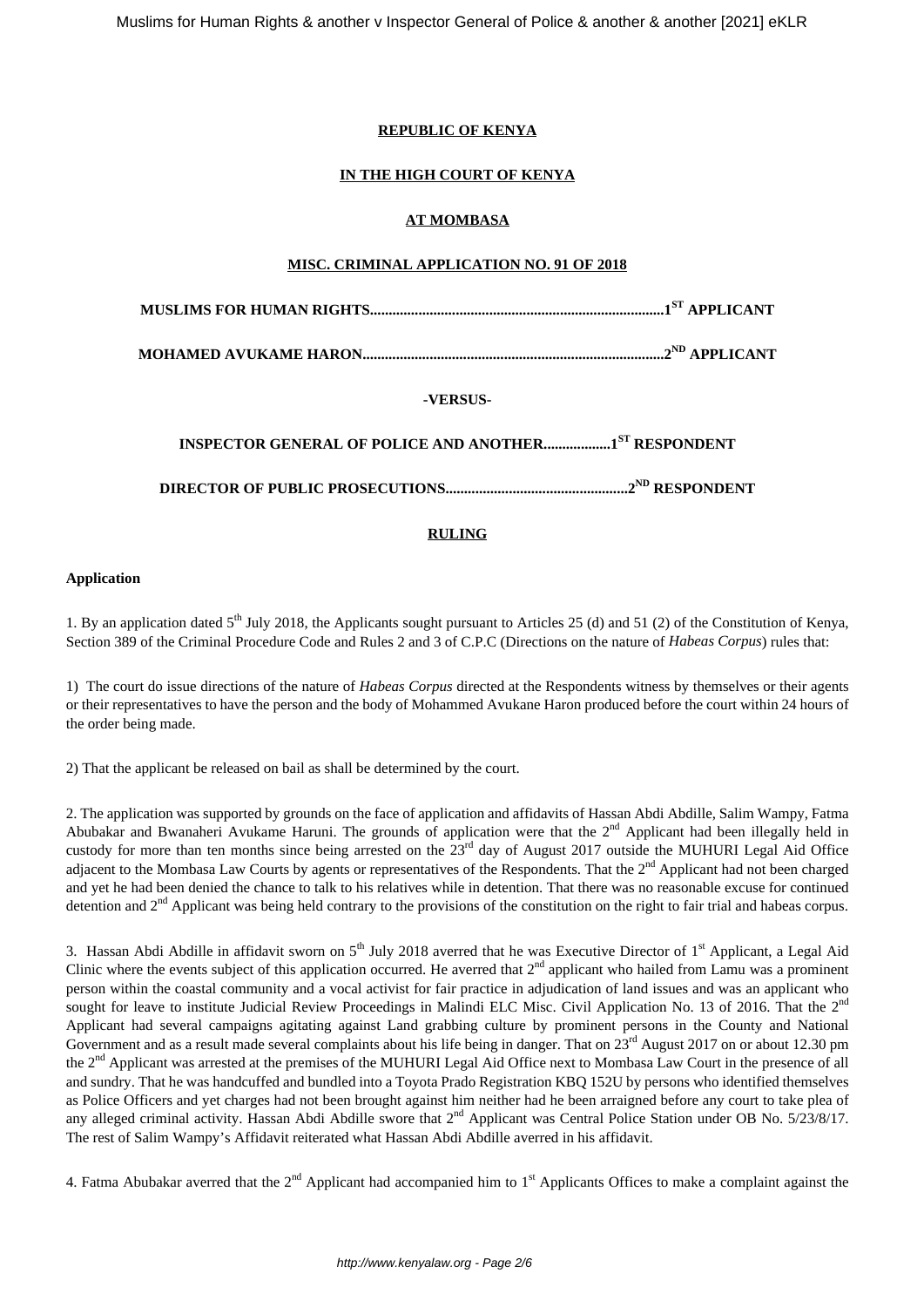#### Muslims for Human Rights & another v Inspector General of Police & another & another [2021] eKLR

husband who had taken custody of their children. That as she was crossing the road to go where the 2<sup>nd</sup> Applicant was, she saw 4 people next to a Motor Vehicle Prado, dark grey in colour Registration KBQ 152U approach the 2<sup>nd</sup> Applicant and one person with handcuffs arrested him and handcuffed him and when he resisted, they wiped out pistols and asked if he wanted to go or not and he told them he would go but sought to being held unlawfully and illegally by agents of the Respondents and direct contraventions of the provisions of the constitution that requires all state organs, state offices and all persons to be guided and bound by the provisions of the constitution and the rule of law.

5. Salim Wampy in affidavit sworn on  $5<sup>th</sup>$  July 2018, averred that the  $2<sup>nd</sup>$  Applicant had accompanied Fatma Abubakar to  $1<sup>st</sup>$ Applicants offices where she was to be interviewed when 2<sup>nd</sup> Applicant was arrested by persons who identified themselves as Police Officers and he was bundled into a Toyota Prado Registration KBQ 152U. That attempts by family to trace the  $2<sup>nd</sup>$  Applicant were futile and a report was made at the Mombasa know what the problem was to no avail and he was threatened with guns and dared to resist. That when he tried to hand to the deponent some books and papers as well as reading glasses, the arresting officers' said "those are the things we want" and they took them from his possession.

6. That when she decided to go with him in the car  $2^{nd}$  Applicant told her not to as he would be okay. He instructed her to follow him in a waiting taxi. She said that they followed with taxi into town but lost signal due to traffic and despite looking all over the police stations, she was unable to trace the said Motor vehicle nor the 2<sup>nd</sup> Applicant's whereabouts. She made a report at Central Police Station vide OB No 5/23/8/2017. Fatma averred that arrest was witnessed by Salim Wampy of MUHURI and a Court Process Server namely Rashid.

7. Bwanaheri Avukame Haruni the brother to  $2<sup>nd</sup>$  Applicant received a call from Fatma Abubakar who informed him about the arrest of 2<sup>nd</sup> Applicant. He averred that the documents that were taken from 2<sup>nd</sup> Applicant were in respect to Manda Settlement Scheme which was in contention of which he wanted the  $1<sup>st</sup>$  Applicant to take up. Bwanaheri averred that  $2<sup>nd</sup>$  Applicant had filed ELC No 13 of 2013 at Malindi which he lost. He was also aware that  $2<sup>nd</sup>$  Applicants 2 friends Emmanuel Kaingu Karisa and Swaleh Obo did filed Miscellaneous Suit No. 4 of 2014 by way of Judicial Review which an amorphous group calling itself Manda Surveying Project were not happy with and they alleged 2<sup>nd</sup> Applicant was behind it. Bwanaheri averred that his brother confided in him that his life was in danger prior to his abduction as he was under pressure to convince applicants in Miscellaneous Application No. 4 of 2014 to withdraw it. That 2<sup>nd</sup> Applicant declined an offer of a huge sum of money to influence the parties in Miscellaneous Application No. 4 of 2014.

8. The application herein was heard by way of *viva voce* evidence as per directions taken on 30<sup>th</sup> September 2019.

9. Fatma Abubakar Mohammed Khatib was the  $1<sup>st</sup>$  witness for the Applicants and she reiterated what she averred in her affidavit. She said she suspected that the people who arrested the  $2<sup>nd</sup>$  Respondent were Police Officers as they had handcuffs and pistols. She said a process Server known as Rashid who witnessed that abductions/arrest drove the taxi they used to follow the suspect Motor vehicle but they lost sight at the Governors round about. She said she reported matter at Central Police Station and she was told to come the following day. That the following day when she returned to the station, she was told that Police do not use such vehicles as prado. The next time they went to Police Station they were told Police knew nothing about the arrest as they had not received a report. She said the 2<sup>nd</sup> Applicant was house agent at Malindi and she did not inquire what he came to do at MUHURI Offices. She said she was not sure if it is Police who abducted her uncle but they had pistols and it is only Police who normally handle pistols. She said she did not know what the work of Director of Public Prosecutions were.

10. PW2 Bwanaheri also testified and reiterated his averments in the affidavit. In cross-examination he said he did not see the  $2<sup>nd</sup>$ Applicant being abducted. He said the  $2<sup>nd</sup>$  Applicant was a contractor and he had land in Manda Island-Lamu. He said the  $2<sup>nd</sup>$ Applicant did not disclose who threatened him. He said Emmanuel Kaingi Karisa and Swaleh Obo were residents of Manda Island. He said a group known as Manda Surveying Project were not happy when Judicial Review Case No. 4 of 2014 was filed. PW2 said that PW1 called and told him when uncle was being arrested. That she was in company of an employee of MUHURI when the 2<sup>nd</sup> Applicant was abducted and they went and reported at Central Police Station. He admitted that the 2<sup>nd</sup> Respondent does not arrest people and did not give directions for arrest of  $2<sup>nd</sup>$  Applicant.

11. The Applicants Counsel was never able to avail any other witness and the Applicants case was closed. That Respondents also closed their case without availing any witness.

#### **Response**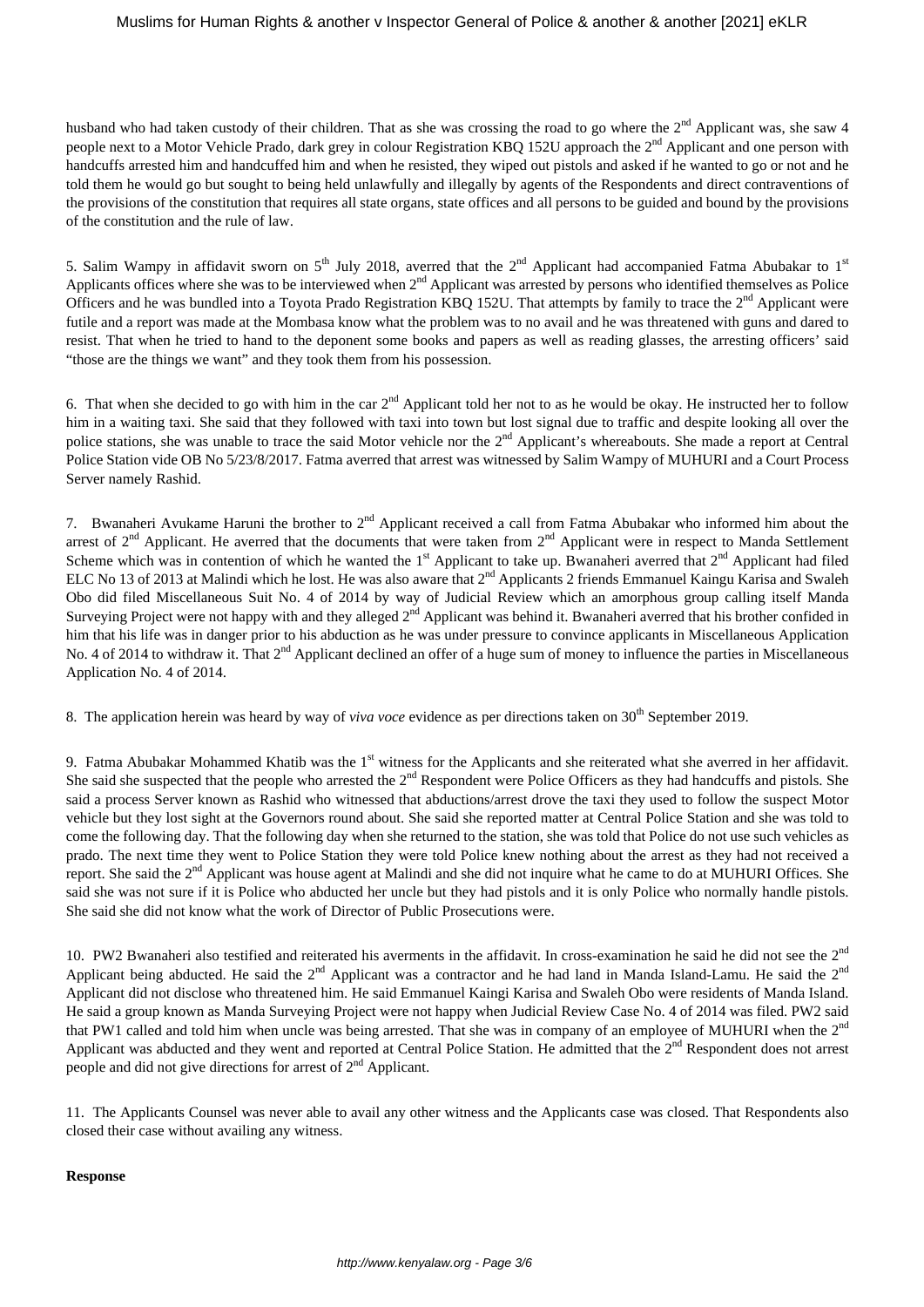12. The 1<sup>st</sup> Respondent's grounds of opposition dated  $11<sup>th</sup>$  October 2019 were filed on 14.10.2019 whereas  $2<sup>nd</sup>$  Respondent's grounds of opposition dated  $23<sup>rd</sup>$  August 2018 were filed grounds of opposition on  $24<sup>th</sup>$  October 2019.

13. The 1<sup>st</sup> Respondent opposed the Chamber Summons application by stating that the Applicants have not demonstrated to the court that Mohamed Avukame Haron was indeed arrested by the 1<sup>st</sup> Respondent's officers and that he is in the custody of the 1<sup>st</sup> Respondent as alleged. That if the Applicants have any evidence on disappearance of Mohamed Avukame Haron, then it should be brought to the  $1<sup>st</sup>$  Respondent's for assistance in tracing them and or investigations on their whereabouts and not to join the  $1<sup>st</sup>$ Respondent's in the Proceedings. That in accordance with the Chamber Summons and Supporting Affidavit of the Applicant's, the Applicants have not confirmed that the alleged arresting individuals were police officers, they were never in uniform or numbers, they had a private car. That the Applicants have also not demonstrated that Mohamed Avukame Haron was booked in any police station and when the report was made at Central Police Station, the Applicants have not indicated that Mohamed Haron was found at the station. That the Applicants have mentioned several interest parties in their Affidavits, it is therefore not justified how they are the 1<sup>st</sup> Respondent to be the only one who could be knowing the whereabouts of Mohamed Avukame Haron yet there are other parties who could be knowing his whereabouts.

14. The 2<sup>nd</sup> Respondent opposed the application on grounds that the mandate of the Director of Public Prosecutions in relation to the 1<sup>st</sup> Respondent is spelt out under Article 15 (4) of the Constitution of Kenya 2010 as enabled and elaborated at Section 5 of the Office of the Director of Public Prosecutions Act No. 2 of 2013 and it does not include investigations, arrest and detention. That the DPP pursuant to its constitutional mandate under Article 157(4) has issued directions in writing to the  $1<sup>st</sup>$  Respondent to cause speedy and thorough investigations to be conducted into the alleged disappearance and awaits a report for his necessary action in accordance with the law. That the Petition is not in compliance with the Chief Justice Rules under Section 389(2) Criminal Procedure Code- Criminal Procedure (Directions in the nature of Habeas Corpus Rules, 1948 (Cap 27 (1948) Sub. Leg, L.N 474/1963) and therefore is incompetent.

#### **Analysis and Determination**

15. From the grounds in support of the Application and the 4 affidavits Supporting the application as well as *viva voce* evidence weighed against the ground of oppositions, the issue for determination is whether the Applicants have proved to the satisfaction of the court that the Respondents were liable for the unlawful and illegal detention of the 2<sup>nd</sup> Applicant.

16. **Section 389 (1) Criminal Procedure Code** provides that:-

**"(a) that any person within the limits of Kenya be brought up before the court to be dealt with according to law;**

**(b) that any person illegally or improperly detained in public or private custody within those limits be set at liberty;**

**(c) that any prisoner detained in a prison situated within those limits be brought before the court to be there examined as a witness in any matter pending or to be inquired into in that court;**

**(d) that any prisoner so detained be brought before a court martial or commissioners acting under the authority of a commission from the President for trial to be examined touching any matter pending before the court martial or commissioners respectively;**

**(e) that any prisoner within those limits be removed from one custody to another for the purpose of trial; and,**

**(f) that the body of a defendant within those limits be brought in on a return of cepi corpus to a writ of attachment."**

17. In the case of *Masoud Salim Hemed v AG,* **Petitions No. 7 and 8 of 2014**, the burden of proof in *habeas corpus* petitions lies with the petitioner until he proves detention by the respondent, upon which the respondent must prove the lawfulness of detention:

**24. The general burden in a habeas corpus application must pursuant to section 107 of the Evidence Act remain with the petitioner. As stated in the case of MA. Estrelita D. Martinez v Director General & Ors., supra, "the petitioner must**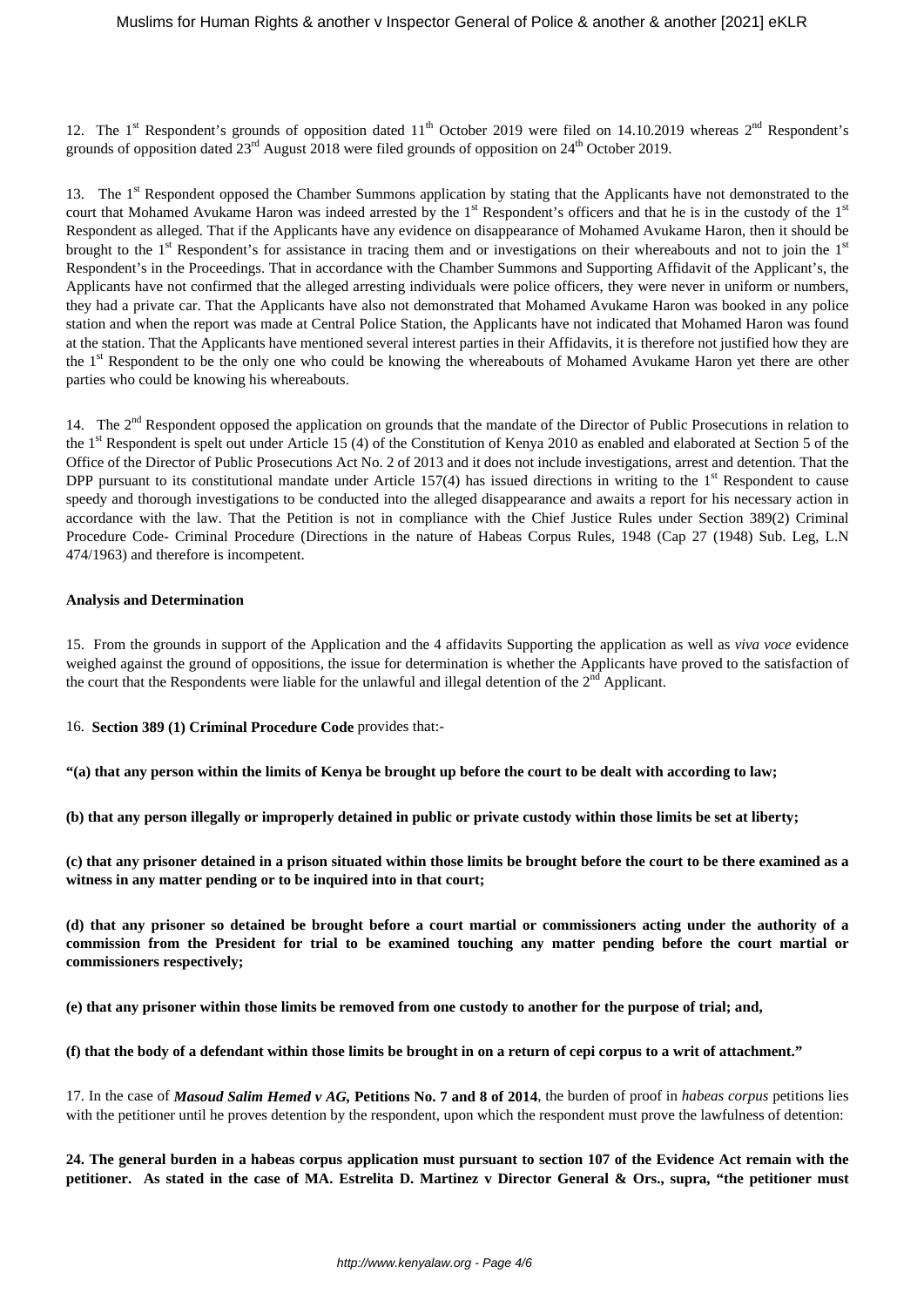**establish any competent and convincing evidence that the missing person, on whose behalf the petition was filed, is under the custody of the respondents." In this case the petitioners were able to establish, and this was admitted by the respondents, the arrest of the subject by the police and the question is on whether the police had custody of the Subject at the time of the habeas proceedings.**

**25. Where detention of an applicant is established, the burden of proving the legality of detention rests with the State, see Archbold Criminal Pleading Evidence and Practice 2012 at p. 1767 paragraph 16-55. To place the burden on an applicant to prove illegality of the detention is to require the applicant to prove a negative.**

18. A writ of *habeas corpus* shall only issue where it is demonstrated that the disappeared subject is in the unlawful custody of the Respondent. The rationale to this is simple; the Respondent and in this case the police cannot be compelled to produce what is not in their custody. I refer to this court's holding in *Abdinasir Ahmed Mohammed v Republic* **[2015] eKLR** thus:

**"A writ of Habeas Corpus shall be enforced when the Applicant demonstrates that the subject is in the unlawful custody of the respondent. In** *Grace Stuart Ibingira and Others v Uganda* **(1966) EA 445 as cited in Mombasa H.C. Petition No. 7 of 2014** *Masoud Salim Hemed v D.P.P and 2 others* **in which the then East African Court of Appeal sitting in Uganda delivered itself as follows:**

**"The writ of habeas corpus is a writ of right granted ex debito justitiae, but it is not a writ of course and it may be refused if the circumstances are such that the writ should not issue. The purpose of the writ is to require the production before the court of a person who claims that he is unlawfully detained so as to test the validity of the detention and so as to ensure his release from unlawful restraint should the court hold that he is unlawfully restrained. It is a writ which is open not only to citizens of Uganda but also to others within Uganda and under the protection of the state. The object of the writ is not to punish but to ensure release from unlawful detention; therefore it is not available after the person has in fact been released. The writ is directed to one or more persons who are alleged to the responsibility for the unlawful detention and it is a means whereby the most humble citizen of Uganda may test the action of the executive government no matter how high the position of the person who ordered the detention. If the writ is not obeyed then it is enforced by the attachment for contempt of all persons who are responsible for the disobedience of the writ."**

19. The  $1<sup>st</sup>$  Witness Fatma Abubakar Mohammed Khatib was present when the  $2<sup>nd</sup>$  Applicant was allegedly arrested and/or abducted. She suspected those who abducted/arrested the subject were Police Officers because they had pistols and handcuffs. She however did not say she could remember their identities. She did not know their names and the vehicle that she said they were using. Search was not conducted to establish ownership.

20. PW2 claimed that  $2<sup>nd</sup>$  Applicant had received threats from a group known as Manda Surveying Project. He did not give names of the alleged members and he was not present when the 2nd Applicant was arrested and he could not tell if the alleged members were among those who executed the arrest/abductions. Whether the 2<sup>nd</sup> Applicant was arrested on account of Judicial Review matter in Environment and Land Court filed by Emmanuel Kaingu and Swaleh Obo on family other reason was not established.

21. Although there is overwhelming evidence that the  $2<sup>nd</sup>$  Applicant was abducted, the identity of the people who abducted him has not been established and the fact that the unidentified people were armed with pistols and handcuffs and were suspected to be Police Officers is merely speculative and cannot be used against the  $1<sup>st</sup>$  Respondent.

22. In conclusion, this court finds that it has not been established to the required standards that the  $2<sup>nd</sup>$  Respondent arrested and detained the subject and the cause against the  $2<sup>nd</sup>$  Respondent cannot be sustained. This court will however issue an order to the DCI Central Police Station Mombasa to conduct an inquest into the disappearance or otherwise of the  $2<sup>nd</sup>$  Applicant and come up with conclusive information as to what exactly happened. In that respect the witnesses herein and any others should record statements with the DCI and assist with further and proper investigations to unearth what happened to  $2<sup>nd</sup>$  Applicant. Orders accordingly.

# **DATED, SIGNED AND DELIVERED IN OPEN COURT/ONLINE THROUGH MS TEAMS, THIS 13TH DAY OF JANUARY 2022**

### **HON. LADY JUSTICE A. ONG'INJO**